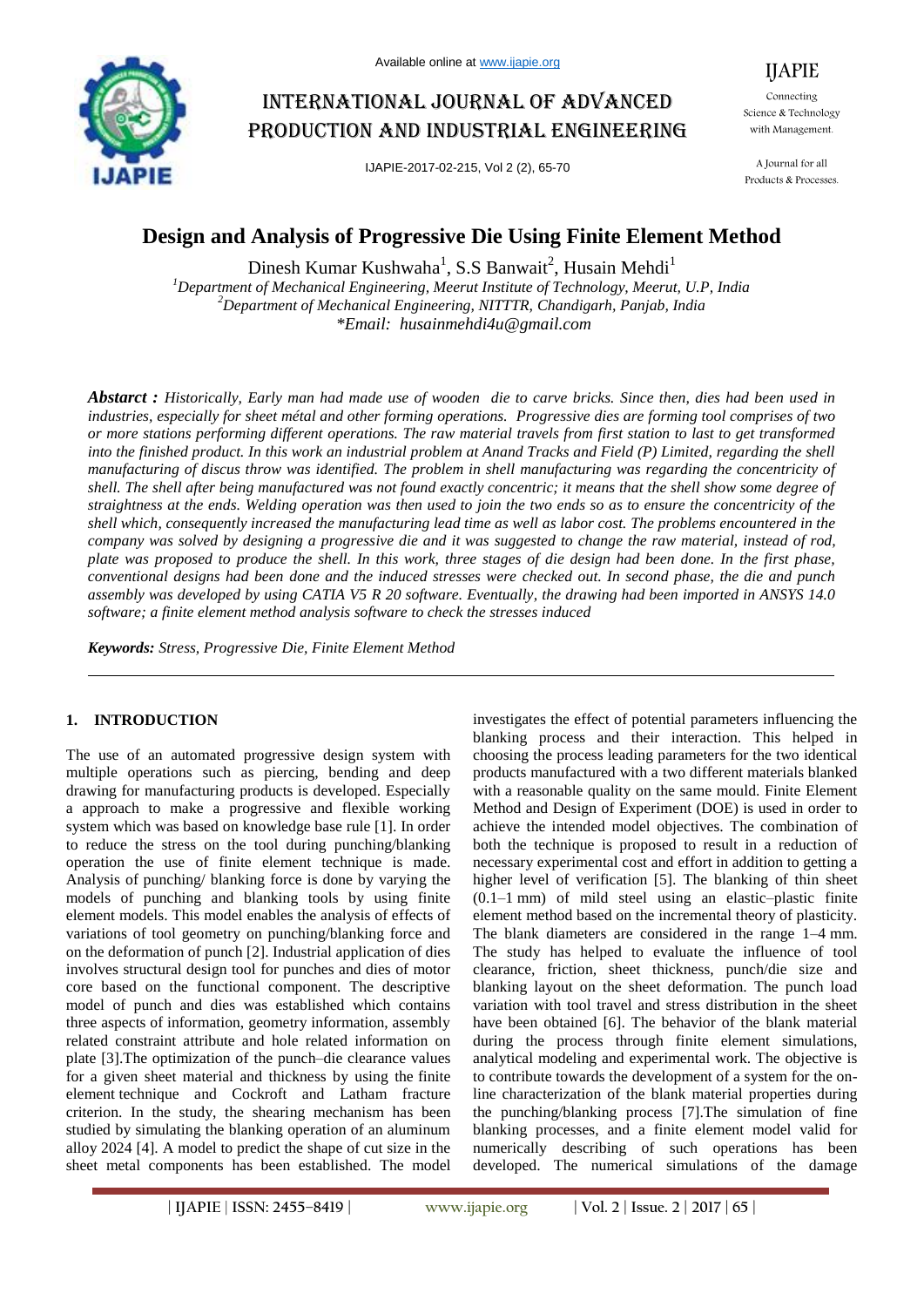#### *Dinesh Kumar Kushwaha et al., International Journal of Advanced Production and Industrial Engineering*

evolution and crack initiation and propagation have been described by means of continuum damage approach [8]. The finite element (elastic-plastic) analysis of sheet metal forming process using the finite element software. LUSAS simulation is carried out to gain accurate and critical understanding of sheet forming process. Axi-symmetry element mesh and plain strain element mesh were use incorporated with slideline features to model and study the sheet metal forming process. Simulation of elastic-plastic behavior of aluminum sheet was carried out under non-linear condition to investigate sheet metal forming process [9]. Further the application of dies in manufacturing concern incorporates the methodology for progressive die sequence design for forming round cups using finite element method (FEM) based simulations. The process sequence design developed has been applied to forming of an automotive part and is compared with the design obtained from past experience. The methodology proposed that the integration of design experience and FEM simulations could enhance the robustness of the procedure for die design sequence and reduces the die development cost considerably [10]. The shearing mechanism is studied by simulating the blanking operation of an AISI 304 sheet and Simulation used the FEM program ANSYS. Also a methodology to obtain optimum punch-die clearance values for a given sheet material and thickness to be blanked, using the finite-element technique is developed [11].Again Finite element analysis to investigate the effect of the die clearance on shear planes in the fine blanking of a part of an automobile safety belt. For the analysis, AISI1045 is selected as the material, which was used in manufacturing part of an automobile safety belt [12]. More over simulation of sheet-metal cutting processes by shearing mechanisms, such as blanking and punching have developed a finite element model (FEM) valid for the numerical description of such processes. To study the effects of varying the process parameters on the geometry of the sheared edges, and the evolution of the force-punch penetration, they implemented a calculation algorithm by means of the user routine (UMAT) of ABAQUS/standard finite element code [13].Another industrial problem involves cutting of sheet-metal cutting processes by shearing mechanisms, such as blanking and punching, and developed a finite element model (FEM) valid for the numerical description of such processes. To study the effects of varying the process parameters on the geometry of the sheared edges, and the evolution of the force-punch penetration, they implemented a calculation algorithm by means of the user routine (UMAT) of ABAQUS/standard finite element code [14].

## **2. PROBLEM FORMULATION**

M/s Anand Track and Field Equipment Private Limited is a manufacturer of various types of sports goods and Athletics & Gymnastic Gym Equipments. In one of its vendor unit, M/s Kaushik Engineering Works which is manufacturing the shell of discus throw; a problem has been identified by the management of the company regarding the manufacturing of shell. The shell after being manufactured is not found exactly concentric; it means that the shell show some degree of straightness at the ends as shown in fig.1.



**Fig: 1 Semi finished Shell**

#### **3. RESULTS AND DISCUSSION**

The straightness of ends of shell was the major problem in manufacturing. In order to maintain the concentricity, a number of miscellaneous operations were carried out which increased the manufacturing lead time as well as the labor cost. If the operations are combined or eliminated it will surely reduce the manufacturing lead time as well as labor cost. A progressive die and punch is the proposed possible solution for the problem encountered by the workmanship.

#### **3.1 DESIGN OF DIEASSEMBLY**

Progressive dies are made with two or more stations arranged in sequence. Each station performs an operation on work piece or provides an idler station, so that the work is completed when the last operation has been accomplished. In this work, as a solution to non-concentricity of shell, the raw material as well as the entire manufacturing processes was changed. In this new solution, the raw material recommended for shell manufacturing is mild steel plate and shell was carved out from a two station progressive die. The plate was first punched under smaller die and is then transferred to larger one and finally to the cavity dies which are already available in the industry. After having passed from the dies, a single piece shell was carved out.

In conventional design, taking into account the above dimensions of the shell of progressive die, punch was designed and the force on the punch was calculated. The material recommended for making the dies for the industrial application is H13 steel. Die steel H 13 was selected for manufacturing of the die and punch assembly. The die assembly for shell manufacturing is shown in fig 2.



**Fig: 2 Punch and Die Assembly.**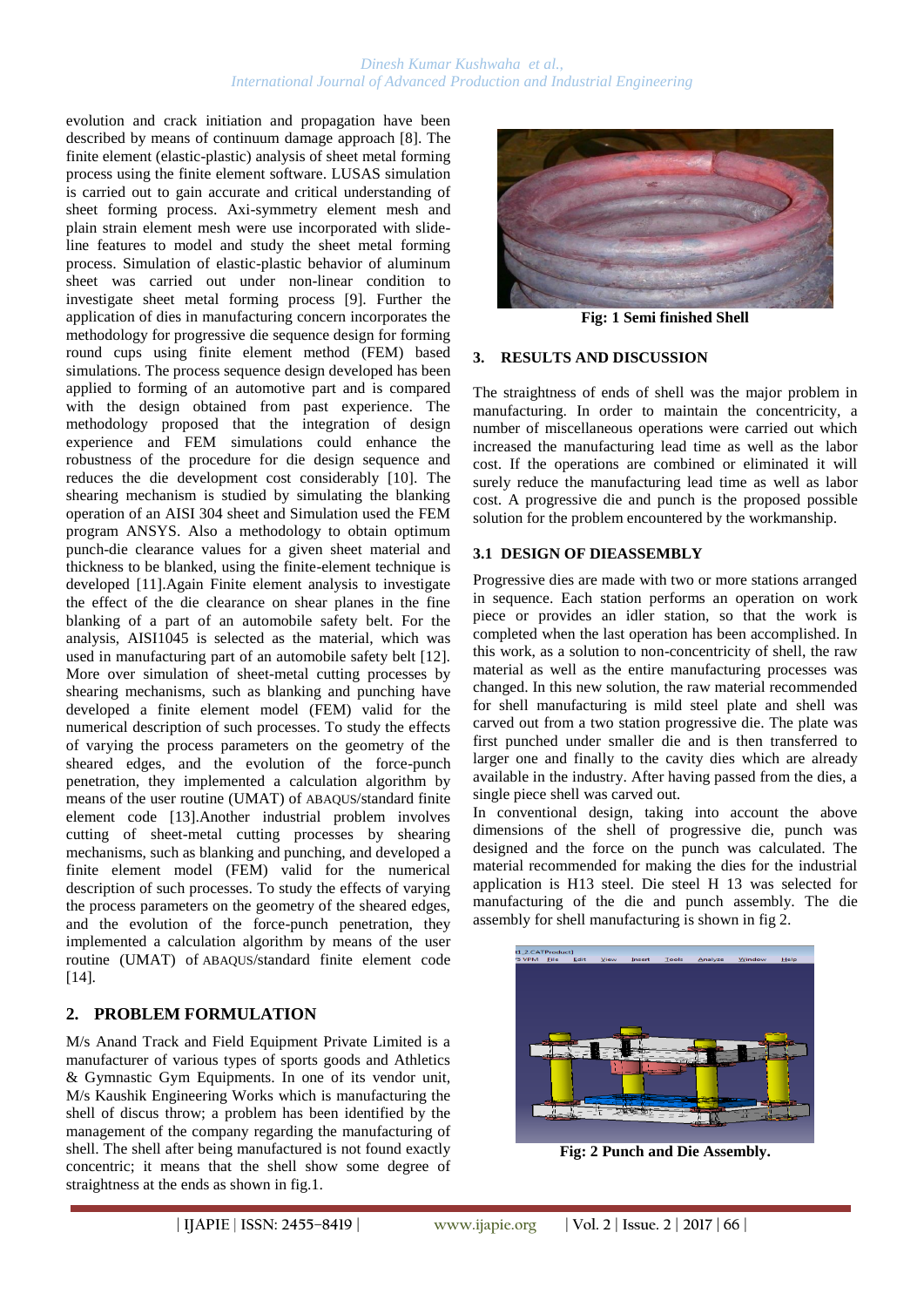The dimension of the punch holder which is comprises of three punches and dimensions are shown in fig 3. .



**Fig : 3 2D View of Punch Holder**

## **3.2 CALCULATION OF PUNCHING FORCE**

For the calculation of force of punching, a standard formula is used and the maximum shearing force required to cut the sheet is

 $F_{\text{max}} = 0.7x$  UTS  $x$  T  $x$  L

Where

T= thickness of the sheet.

 $L = \pi x$  D= total length of sheared area.

 ${Taking UTS} = 432-510 MPa. (C 20 carbon steel)$ 

 $F_{\text{max}}=0.7x$  UTS  $x \pi x D_{b x} T$  $F_{\text{max}}=0.7x$  UTS  $x \pi x$  T  $x D_1$  $F_{\text{max}} = 0.7x\ 510x\ \pi\ x\ 19\ x\ 202.$  $F_{max} = 4.5$  MN.

#### **3.2.1 Design of Punch Holder**

The punch holder holds all the punches and the required load for punching is applied on the punch holder only. The material used for punch holder is H 13 steel. The punch holder has three punches one is smaller, second one is larger and third one is cavity punch as shown in fig 4. The cavity punch is used to give desired shape to the shell. As low magnitude of force act on cavity punch so in design it was neglected.



**Fig: 4 Front View of Punch Holder**

The magnitude of P is taken as 4.5 MN in one case and 12.5 MN in the another case to design the punch holder. Taking both the cases for calculating the force on punches and the induced corresponding stresses.

**Case I:** In this case,  $P = 4.5$  MN and the sheet was first clamped on the smaller station and then is made to travel to larger station after the operation on first station was completed and then, it is finally clamped to the last station where only the final shape is given to the shell. In this case, the power requirement was less as compared to the second case. The sheet was first subjected to compressive strength and then shearing of sheet commences. Hence, the sheet was designed in compression. The dimensions of the punches are as follows:

 $D_s = 154$  mm,  $D_l = 202$  mm.

#### **Checking for induced stress**

The induced compressive stress in sheet in the smaller punch and in bigger punch is different as the area which is resisting the load is different and is calculated as under. The induced compressive stress is

$$
\sigma_{\text{cs}} = \frac{P}{\frac{\pi}{4} \times D_s^2} = 4.5 \times 10^6 / 0.785 \times 154^2 \tag{1}
$$

Where,

 $\sigma_{\rm cs}$  Stressesinduced in smaller punch.

$$
\sigma_{\text{cs}} = 241.59 \text{ MPa}
$$
\n
$$
\sigma_{\text{cl}} = \frac{P}{\frac{\pi}{4} (D_1^2 - D_s^2)} = 4.5 \text{ x } 10^6 / 0.785 \text{ x } (202^2 - 154^2)
$$
\n
$$
\sigma_{\text{cl}} = 4.5 \text{ x } 10^6 / 13.41 \text{ x} 10^3 = 335.57 \text{ MPa}
$$
\nWhere

 $\sigma_{\text{cl}}$  Stresses induced in larger punch.

In both the cases, the induced compressive strength is less than the allowable yield stress of the punch material H 13 die steel i.e. (1000 MPa). So design of punch is safe under these conditions of loading.

 $σ<sub>v</sub> > σ<sub>cl or</sub> σ<sub>cs</sub>$ 

Hence, the punch design is successful and was safe under every condition of shearing steel and the punch will perform its intended function.

**Calculation of Factor of safety:** Denoting by  $\sigma_w$ ,  $\sigma_v$ ,  $\sigma_u$  and n are the working stress, yield point stress and ultimate tensile stress of the material and factor of safety respectively, the magnitude of factor of safety was determined by equation. The yield point or ultimate strength of material was taken for calculating the factor of safety. The working stress of the material was taken as 337.5 MPa. **[6]**

$$
n = \frac{1000}{335.57} = 2.9
$$
 (2)

#### **Clearance allowance for Die**

The clearance between the die and punch [7] can be determined as  $c = 0.003$  Txt.

**Where** 

T is the sheet thickness and  $\tau$  is the shear strength of sheet material.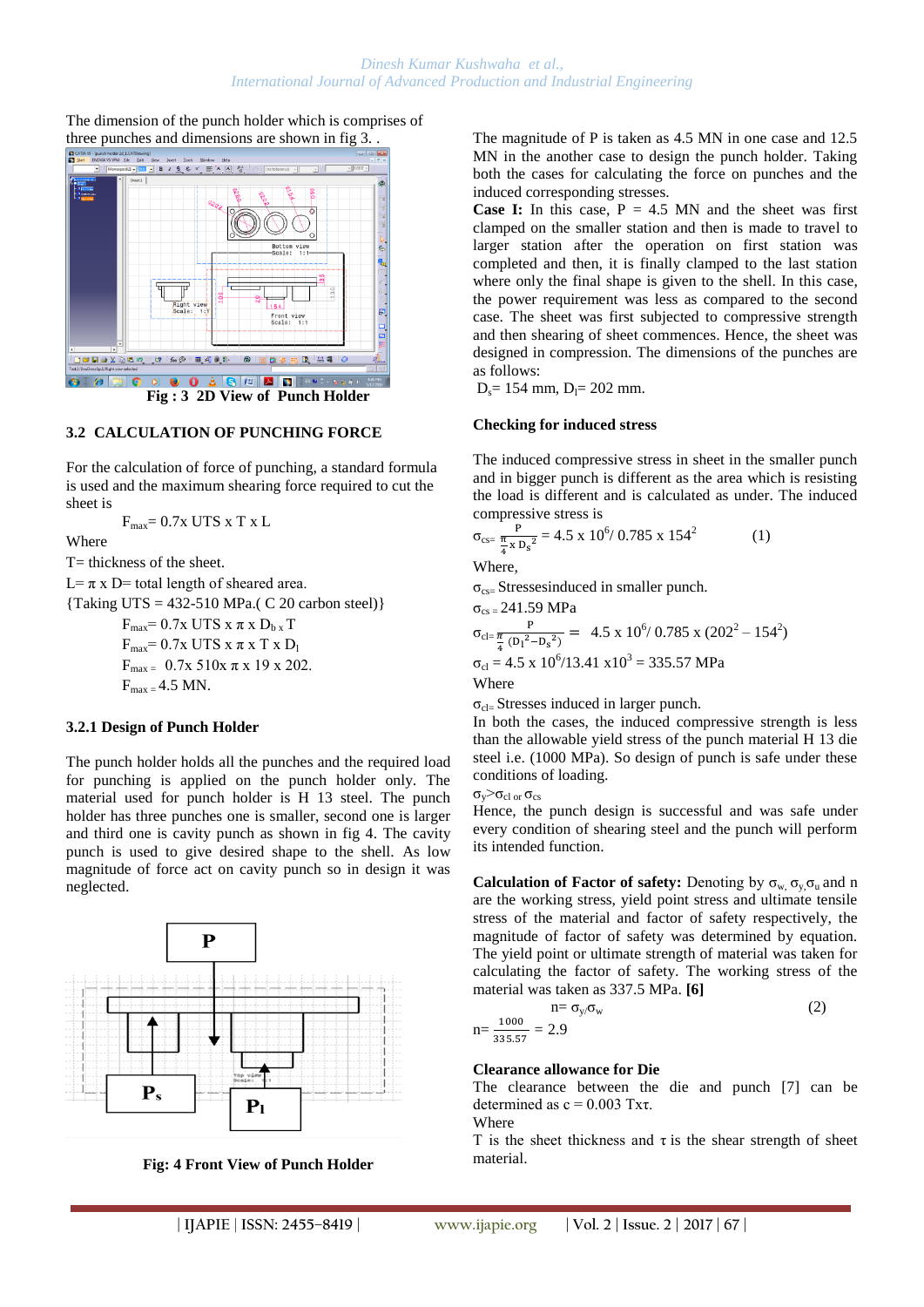According to distortion- energy theory, the shear stress is calculated by [8]

τ =0.577 xσy/n

 $\tau$  = 42.24 MPa

 $c = 0.003x19x42.24 = 2.4$  mm.

#### **Case II: Calculation of load when no punch is idle**

In this case, the punching starts first from smaller die as usual but the difference lies in the fact, that when the work piece is clamped to the larger die, simultaneously new work piece is clamped to the first station. That is why continuous operation was carried out. In this case, none of the station is kept idle. The rate of production of the shell of discus is high as compared to the case I. Also the power consumption is more. The load on each punch and the corresponding induced stresses are calculated as under.

$$
P = P_s + P_l + P_c \tag{3}
$$

 $P = P_{1+} P_s$  (4)

 $P_c$  is neglected, as this punch will not take part in cutting operation

$$
P = \frac{P_{s} \times L}{E_{s} \times A_{s}} + \frac{P_{l} \times L}{E_{l} \times A_{l}}[9]
$$
 (5)

Solving Equation (4.4) and (4.6), the load on smaller punch;  $E_{\alpha}$  x A

$$
P_s = \frac{E_s \times A_s}{E_s \times A_s + E_1 \times A_1} \times P \tag{6}
$$

and the load on larger punch;

$$
P_1 = \frac{E_1 \times A_1}{E_s \times A_s + E_1 \times A_1} \times P \tag{7}
$$

Taking the material of the punch holder as H13 tool steel, the modulus of elasticity is

 $E_1 = E_s = 215$  GPa = 215 x 10<sup>6</sup> MPa

 $A_s$ = Cross sectional area of smaller punch and  $A_l$ = Cross sectional area of larger punch  $A_s = \pi/4x$  0.154<sup>2</sup> = 0.0186 m<sup>2</sup>

 $A_l = \pi/4 (D_b^2 - D_s^2) = 13.42 \times 10^3 \text{ m}^2$ Taking  $P = 12.5$  MN and after putting all the values in

equation (6), load on smaller punch is

 $P_s = (215 \times 10^6 \times 0.0186 / 215 \times 10^6 \times 0.0186 + 215 \times 10^6 \times$  $(0.0320)$  x  $12.5$  x $10^6$ 

 $Ps = (4 \times 10^6/10.5 \times 10^6) \times 12.5 \times 10^6 = 4.76 \text{ MN}$ 

Similarly, the load on the larger punch is.

$$
P_1 = \frac{E_1 \times A_1}{E_s \times A_s + E_1 \times A_1} \times P
$$
(8)  
\n
$$
P_1 = (215 \times 10^6 \times 0.0302 / 215 \times 10^6 \times 0.0302 + 215 \times 10^6 \times 0.0186) \times 12.5 \times 10^6
$$
  
\n
$$
P_1 = 6.93/10.493 \times 12.5 \times 10^6 = 7.734 \text{ MN}
$$
  
\n
$$
P = P_{1+} P_s
$$
  
\n
$$
P = 4.76 + 7.734
$$
 (8)

 $P = 12.5$  MN

## **Stresses Induced in smaller and bigger punch**

It was crucial here to take into account what types of stresses are induced in the punches. As the punches moves in the downward direction, it touches the sheet which is to be cut for producing the shell. If the load applied is on the top of punch holder and it is supposed that the punches are stopped by the sheet for a while, the stress induced is compressive stress. The compressive stress induced in the punches are The stress induced on the smaller punch will be almost same as the load on punch

$$
\sigma_{\text{cs}} = \frac{P_{\text{S}}}{A_{\text{s}}} = 4.76 \times 10^6 / 0.0186 = 255.91 \text{ MPa}
$$
  

$$
\sigma_{\text{cl}} = \frac{Pl}{\frac{\pi}{4} \times (D_1^2 - D_s^2)} = 7.734 \times 10^6 / 13.42 \times 10^3 = 576 \text{ MPa}
$$

#### **3.3 Finite Element Analysis**

As main parts in the assembly were dies and punches, so FEM analysis was made for that part. Also simulation was carried out of these parts. The dies and punches were conventionally designed and later stress analysis was done by using ANSYS 14.0 software.

Mild steel  $C - 20$  was taken for die holder. But the die holder was manufactured by H 13 steel in actual practice. Material was changed for convenience in calculating the induced stress as the shearing of mild steel offer maximum stress induced in die holder (H 13 steel).The maximum stress on H 13 steel was by shearing of mild steel C-20 steel.

## **3.3.1 FEM Analysis for Smaller Punch**

FEM analysis of the punch holder was done in static structural module of ANSYS 14.0 in workbench. The load was applied on the plate of magnitude 4.5 MN and the smaller punch was fixed while the other two punches are kept free, according to the case I. The normal stress was found out in this analysis. Fig 5 shows the stress distribution figure of the punch holder. The various colors combination shows the stress distribution. The red color shows the area of the highest value of the stress and the blue shows the value of the lowest stress. The maximum stress found from this analysis was 278.5 MPa which was less than the permissible stress. Therefore, the design is on the safer side.



**Fig 5: Stress Distribution (Smaller Punch Fixed)** 

## **3.3.2 FEM Analysis for Bigger Punch**

The load applied in this analysis was 4.5 MN and the fixed support was given to bigger punch. Fig 6 shows the stress distributed view of the punch holder. The various color combination shows the stress distributions. The red colour on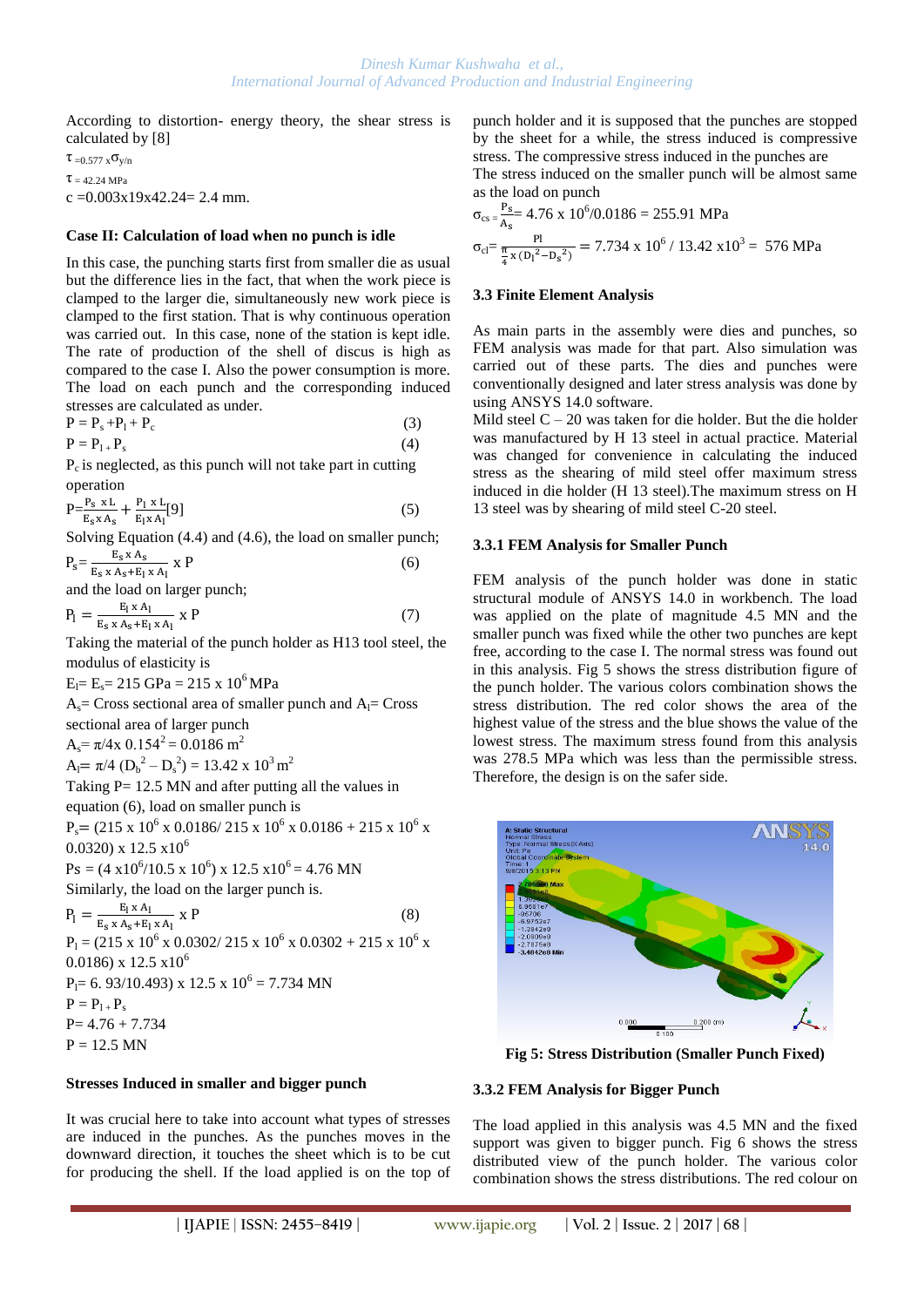the extreme left shows the region of highest stress. The maximum stress found on this area was 278.5 MPa



**Fig 6: Stress Distribution (Bigger Punch Fixed)**

## **3.3.3 FEM Analysis for Cavity Punch**

Fig. 7 shows the stress distribution of punch holder when the cavity punch was fixed and load of 4.5 MN was applied. The areas on punch holder of smaller punch show region of highest stress.



**Fig 7: Stress Distribution (Cavity Punch Fixed)**

## **3.3.4 FEM Analysis when all the Punches are fixed**

In the second case, all the punches were fixed and a load of 12.5 MN was applied. The color combinations was as usual, the red color shows the area of highest stress while the blue shows the lowest value. The highest value of stress obtained was 278.5 MPa and lowest value was 69.5 MPa. Fig 8 shows the stress distribution.





#### **4. CONCLUSION**

- After studying the entire manufacturing processes, and it was found that shell was not concentric. Also there was a gap remains in between both the ends. In order to join both these ends and to ensure the concentricity of the shell, welding operation and hand forging were carried out. Around  $2 - 3%$  of the total shells produced were rejected
- Conventional Design of die assembly was done. It was found that the stresses induced in the smaller and bigger punch are 241.59 MPa and 335.57 MPa respectively. When no punch is idle, stress induced was 576 MPa. Also the induced stress is less than the permissible limit of stress of H13 steel (i.e. 1000 MPa.
- Progressive die of three stations has been developed using CATIA V5 software and parts were assembled. The punching and blanking operations are performed on first two stations and third punch was employed to give final shape to the shell
- Stress verification was done by finite element method using ANSYS 14.0 release software. The punch holder was imported from CATIA V5 software and the normal stresses were calculated. The highest stress obtained was 278 MPa which was under safe limit of allowable stress.
- $\triangleright$  Several major and minor manufacturing processes involved in shell manufacturing were combined in two operations i.e. punching and blanking.

## **REFERENCES**

- [1] Hwang, Beom Cheol, Seung Moo Han, Won Byong Bae, and Chul Kim. "Development of an automated progressive design system with multiple processes (piercing, bending, and deep drawing) for manufacturing products." The International Journal of Advanced Manufacturing Technology Vol .43 (2009) pp. 644-653
- [2] Singh U. P., A. H. Streppel, and H. J. J. Kals. "Design study of the geometry of a Punching/blanking tool." Journal of materials processing technology Vol. 33.4 (1992) pp. 331- 345.
- [3] Jia, Zhi-Xin, Hong-Lin Li, Xue-Chang Zhang, Ji-Qiang Li, and Bo-Jie Chen. "Computer-aided structural design of punches and dies for progressive die based on functional component." The International Journal of Advanced Manufacturing Technology Vol.54 (2011) pp. 837-852.
- [4] Fang, Gang, Pan Zeng, and Lulian Lou. "Finite element simulation of the effect of clearance on the forming quality in the blanking process." Journal of Materials Processing Technology Vol. 122 (2002) pp. 249-254.
- [5] Al-Momani, Emad, and Ibrahim Rawabdeh. "An Application of Finite Element Method and Design of Experiments in the Optimization of sheet metal Blanking process." Jordan Journal of Mechanical and Industrial Engineering" Vol 2 (2008) pp. 53-63.
- [6] Maiti, S. K., A. A. Ambekar, U. P. Singh, P. P. Date, and K. Narasimhan. "Assessment of influence of some process parameters on sheet metal blanking." Journal of Materials Processing Technology Vol.102 (2000) pp. 249-256**.**
- [7] Klingenberg W. & Singh, U. P. "Finite element simulation of the punching/blanking process using in-process characterwasation of mild steel. Journal of Materials Processing Technology", Vol. 134(3) (2003) pp. 296-302.